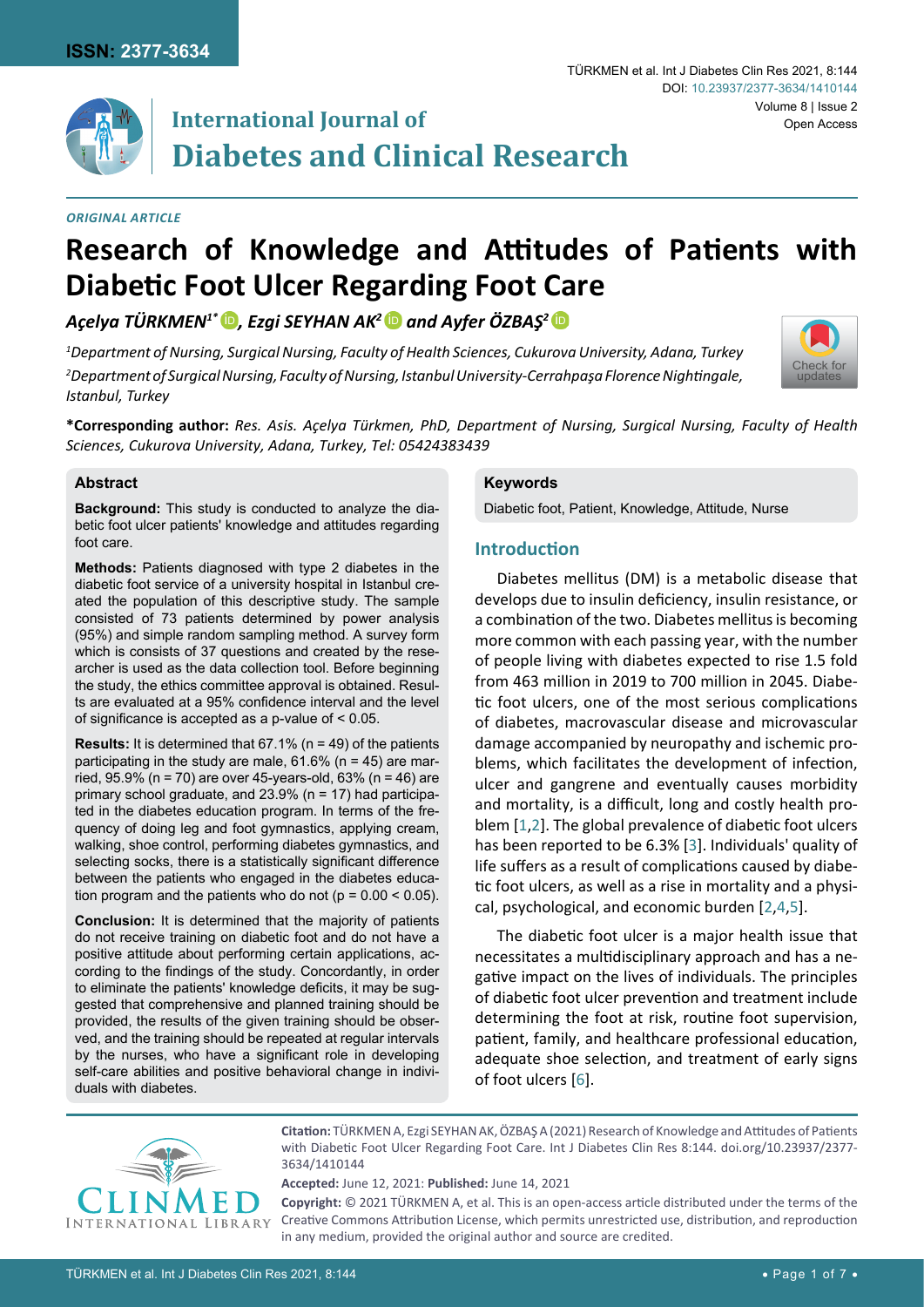The attitudes of diabetic patients towards foot care significantly reduce the risk of ulcer development. Checking the shoes worn on a regular basis, selecting the right shoes, nail clipping, and daily foot control are among the foot care behaviors that should be performed. Besides, while knowledge is necessary for proper foot care, a lack of knowledge precipitates to the development of diabetic foot ulcers [\[7](#page-5-6),[8](#page-5-7)].

Over the last two decades, research has centered on diabetic patients' foot care knowledge, attitudes, and practices with the aim of recognizing obstacles to seeking medical care, enhancing self-care, and making lifestyle changes [\[2](#page-5-1),[9](#page-6-1),[10\]](#page-6-2).

Diabetic foot ulcers are a disorder that can be avoided to a great degree by taking the necessary precautions [[11](#page-6-3),[12\]](#page-6-4). Diabetic foot ulcers are associated with knowledge and care attitudes. Therefore, diabetic foot ulcers can be avoided by improving the knowledge level of patients about foot care [[13](#page-6-5),[14\]](#page-6-6). Diabetic patients, according to studies, have an insufficient attitude about foot care and a lack of knowledge about it [\[2](#page-5-1),[14](#page-6-6)[-16](#page-6-7)]. 58% of the patients are reported to have little knowledge about foot care in another study, and 61.8% have a more negative attitude about diabetic foot care [\[16](#page-6-7)]. In a study conducted in India, it is observed that very few patients (12.5%) underwent professional foot care training and had little awareness of foot care [[15\]](#page-6-8). In another study, 82.7% of the patients are reported to have a good level of foot care knowledge, however only 22.4% of them had good foot care practices [\[17\]](#page-6-9).

Studies have improved diabetic foot care practice by supporting higher level of knowledge and positive attitude towards diabetic foot care [\[18](#page-6-10),[19](#page-6-11)]. In light of these findings, this study's aim is to analyze the knowledge and attitudes of diabetic foot ulcer patients about foot care, as well as to contribute to the literature with the findings.

# **Methods**

# **Type of the study**

This study is conducted to analyze the diabetic foot ulcer patients' knowledge and attitudes regarding foot care.

# **Population and sample**

Patients with type 2 diabetes who are diagnosed with diabetic foot in a university hospital in Istanbul province between March and December 2017 created the study's population. The sample of the study consisted of patients within the universe who gave consent to participate in the study after being informed by explaining the purpose of the study and who have met the study criteria. The sample size for the analysis is calculated using the 3.1 version of the G\* Power program, and the appropriate sample size is achieved using the chi-square goodness of fit test. In order to find out

whether there is a difference in the attitudes and knowledge levels of diabetic patients regarding foot care, the sample size which is determined for (2-1)<sup>\*</sup>(2-1) 1 degree of freedom and Cohen's effect size of  $d = 0.33$  (since there are people who receive education and those who do not) at 95% confidence level (*α* = 0.05 and two-way), 0.80 test power (1-*β*) is calculated as 73 persons. A pilot study was conducted with 10 patients. Patients in the pilot study were not included in the sampling. Patients with type 2 diabetes, diabetic foot ulcers, above the age of 18 who wanted to participate and patients with grade 1-4 ulcers according to Wagner's classification were included in the study. Patients with mental illness, limb amputation and under 18 years of age were excluded from the study.

# **Data collection**

The questionnaire used in the study is prepared by the researchers in line with the literature [\[20\]](#page-6-0). There are a total of 37 questions on the data collection form, which is divided into two parts: 16 questions on demographic characteristics of patients such as age, gender, smoking status, and treatment type in the first part, and 21 questions related to diabetes and diabetic foot care attitude in the second part. Data are collected using the face-to-face interview technique with patients. Face to face interview was conducted by the researcher for 20 minutes.

# **Ethical considerations**

Permission is obtained from both The Clinical Research Ethics Committee (No: 2017-52635) and the hospital where the study would be performed before beginning the study. After giving the patients a clarification about the study, their written and verbal consent are obtained.

# **Evaluation of data**

All data were analyzed using IBM SPSS Statistics, Version 22.0 (IBM SPSS, Statistical Package for the Social Sciences, Turkey) software. Descriptive statistical methods (mean, median, number, percentage) are used in the evaluation. Chi-square tests are used for comparative analysis and independent samples t-test is used for quantitative comparisons. Results are evaluated at a 95% confidence interval and the level of significance is accepted as a p-value of < 0.05.

# **Results**

It is seen in [Table 1](#page-2-0) that 32.9% ( $n = 24$ ) of the participants are female, 67.1% (n = 49) are male, 61.6% (n = 45) are married, 95.9% (n = 70) are over the age of 45, 63% (n = 46) are primary school graduates, 32.9% (n = 24) are retired, 20.5% (n = 15) were smokers, 67% (n = 49) are diagnosed with diabetes for more than 6 years, 46.6% (n = 34) used insulin, 90.4% (n = 66) had ulcer treatment, 79.5% (n = 58) had ulcer surgery.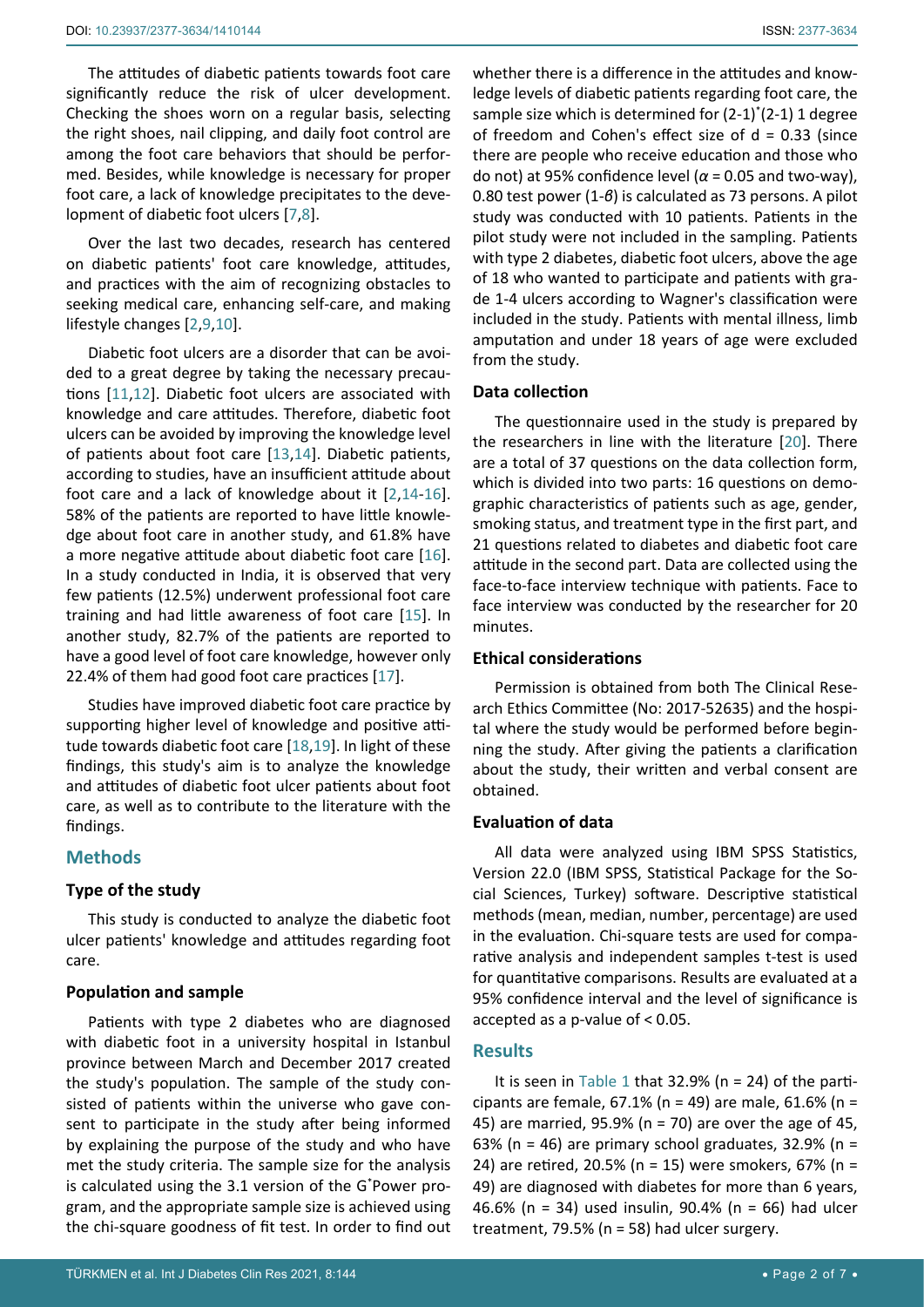<span id="page-2-0"></span>**Table 1:** Distribution of the Descriptive Characteristics of the Patients ( $N = 73$ ).

| <b>Characteristics</b> |                                     | N              | %    |  |
|------------------------|-------------------------------------|----------------|------|--|
| Gender                 | Female                              | 24             | 32.9 |  |
|                        | Male                                | 49             | 67.1 |  |
| <b>Marital Status</b>  | Married                             | 45             | 61.6 |  |
|                        | Single                              | 28             | 38.3 |  |
| Age                    | 18-24                               | 0              | 0    |  |
|                        | 25-31                               | 0              | 0    |  |
|                        | 32-38                               | 0              | 0    |  |
|                        | 39-45<br>3                          |                | 4.1  |  |
|                        | 45 years and older                  | 70             | 95.9 |  |
| Educational            | Illiterate                          | 5              | 6.8  |  |
| background             | Literate                            | 5              | 6.8  |  |
|                        | Primary school<br>graduate          | 46             | 63.0 |  |
|                        | High school<br>graduate             | 12             | 16.4 |  |
|                        | Graduated from a<br>Universty       | 5              | 6.8  |  |
| Working condition      | Housewife                           | 24             | 32.9 |  |
|                        | Retired                             | 24             | 32.9 |  |
|                        | Officer                             | $\overline{2}$ | 2.7  |  |
|                        | Worker                              | 3              | 4.1  |  |
|                        | Other                               | 20             | 27.4 |  |
| Smoking                | Yes                                 | 15             | 20.5 |  |
|                        | No                                  | 58             | 79.5 |  |
| Year of diabetes       | Less than 1 year                    | 8              | 11   |  |
| diagnosis              | 1 to 5 years                        | 16             | 21.9 |  |
|                        | 6 to 10 years                       | 12             | 16.4 |  |
|                        | 11 to 20 years                      | 12             | 16.4 |  |
|                        | More than 20 years                  | 25             | 34.2 |  |
|                        | Only diet therapy                   | $\overline{1}$ | 1.4  |  |
| Diabetes treatment     | Oral antidiabetic pill<br>+ insulin | 36             | 49.3 |  |
|                        | Insülin                             | 34             | 46.6 |  |
|                        | Other                               | $\overline{2}$ | 2.7  |  |
| Diabetic Foot ulcer    | Yes                                 | 66             | 90.4 |  |
| treatment              | No                                  | 7<br>9.6       |      |  |
| Having a foot ulcer    | Yes                                 | 58             | 79.5 |  |
| surgery                | No                                  | 15             | 20.5 |  |

However, it is seen in [Table 2](#page-2-1) that 23.3% (n = 17) of the participants engaged in the diabetes education program, 86.3% (n = 63) thought that patients with diabetes had more ulcers than other people, 80.8% (n = 59) thought patients with diabetes who smoked had more ulcers than non-smokers, 94.5% thought that diabetic patients should regularly perform foot care, 90.4% thought that diabetic patients' feet might have to be amputated due to injuries.

It is seen that  $39.7\%$  (n = 29) of the participants in the study go for a check up once a month,  $13.7\%$  (n =

<span id="page-2-1"></span>

| <b>Table 2:</b> Information Status of Patients Regarding Foot Care |  |  |  |
|--------------------------------------------------------------------|--|--|--|
| $(N = 73)$ .                                                       |  |  |  |

| <b>Characteristics</b>                                                 |     |    | %    |
|------------------------------------------------------------------------|-----|----|------|
| Participation in a previous diabetes<br>education program              | Yes | 17 | 23.3 |
|                                                                        | No  | 56 | 76.7 |
| Having more ulcers than other<br>people                                | Yes | 63 | 86.3 |
|                                                                        | No  | 10 | 13.7 |
| Having more ulcers in patients with<br>diabetes who smoke than in non- | Yes | 59 | 80.8 |
| smokers                                                                | No  | 14 | 19.2 |
| Diabetic patients should take                                          | Yes | 69 | 94.5 |
| regular foot care                                                      | No  | 4  | 5.5  |
| Diabetic patients' feet may have to<br>be amputated due to foot ulcers | Yes | 66 | 90.4 |
|                                                                        | No  | 7  | 9.6  |

10) do leg and foot gymnastics every day,  $64.4\%$  (n = 47) control the water temperature while washing their feet, 75.3% (n = 55) control the color change of the cracked ulcer, 75.3% (n = 55) use cream, 31.5% (n = 23) perform toenail care once a week, 58.9% ( $n = 43$ ) cut their toenail straight and not too short, 31.5% (n = 23) walk every day, 65.8% (n = 48) do not walk barefoot, 68.5% (n = 50) do not wear slippers and shoes without socks, 53.4% (n = 39) control their shoes, 63% go to the doctor by caring about the ulcer on the foot, 56.2% ( $n = 41$ ) do not know whether there is diabetes gymnastics or not,  $63\%$  (n = 46) wear cotton socks that do not tighten their ankles, 41.1% (n = 30) control the soles of their own feet [\(Table](#page-3-0)  [3](#page-3-0)).

It is found that there is no statistically significant difference ( $p < 0.05$ ) in knowledge between the patients who have participated in the diabetes education program and those who do not in the study, however, there is a significant difference in attitudes toward diabetic foot care between the two groups. In terms of the frequency of doing leg and foot gymnastics, applying cream, walking, shoe control, performing diabetes gymnastics, and selecting socks, there is a statistically significant difference between the patients who have engaged in the diabetes education program and the patients who do not ( $p = 0.00 < 0.05$ ) ([Table 4\)](#page-4-0). It is observed that the patients who have engaged in the education program exhibited a more positive attitude about the frequency of doing leg and foot gymnastics, applying cream, walking, shoe control, diabetes gymnastics, and selecting socks.

#### **Discussion**

Although diabetes mellitus occurs more frequently in women, diabetic foot, one of the most common complications of the disease, is more common in men [\[21\]](#page-6-12). In the studies of Pourkazemi, et al. [[14\]](#page-6-6) and Ahmed, et al. [\[22](#page-6-13)], it is observed that the majority of patients with diabetic foot ulcers participating in the study are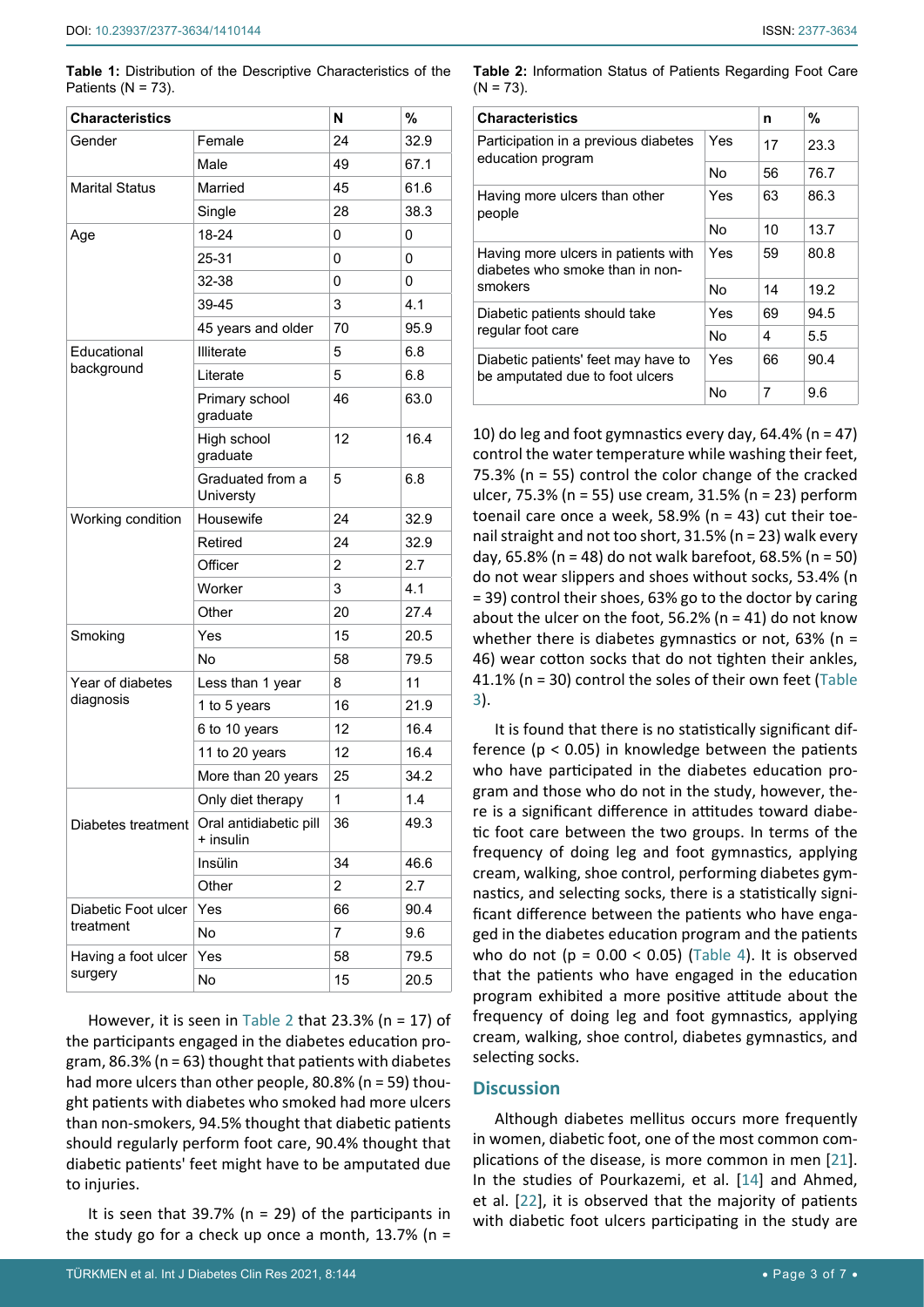<span id="page-3-0"></span>**Table 3:** Distribution of Patients' Attitudes towards Diabetic Foot Care  $(N = 73)$ .

| <b>Characteristics</b>                   |                                                                       | n              | %    |
|------------------------------------------|-----------------------------------------------------------------------|----------------|------|
| Control frequency                        | Once a month                                                          | 29             | 39.7 |
|                                          | 1 time in 2 months                                                    | 8              | 11   |
|                                          | 1 time in 3 months                                                    | 7              | 9.6  |
|                                          | 1 time in 6 months                                                    | 7              | 9.6  |
|                                          | 1 time in 12 months                                                   | 6              | 8.2  |
|                                          | Does not go to regular<br>check-ups                                   | 16             | 21.9 |
| Situation of doing leg                   | I never do                                                            | 48             | 65.8 |
| and foot gymnastics                      | As I wish                                                             | 13             | 17.8 |
|                                          | Everyday                                                              | 10             | 13.7 |
|                                          | Once a week                                                           | $\overline{2}$ | 2.7  |
| Checking the water                       | Yes                                                                   | 47             | 64.4 |
| temperature                              | No                                                                    | 26             | 35.6 |
| checking the condition                   | Yes                                                                   | 55             | 75.3 |
| of the ulcer cracks and<br>discoloration | No                                                                    | 18             | 24.7 |
| Use of cream                             | Yes                                                                   | 55             | 75.3 |
|                                          | No                                                                    | 18             | 24.7 |
| How to warm the foot                     | I wear socks                                                          | 70             | 95.9 |
|                                          | I warm it with a heater                                               | 3              | 4.1  |
| <b>Toenail care</b>                      | Everyday                                                              | 2              | 2.7  |
|                                          | Once a week                                                           | 23             | 31.5 |
|                                          | 1 time in 15 days                                                     | 23             | 31.5 |
|                                          | Once a month                                                          | 18             | 24.7 |
|                                          | I never do                                                            | 7              | 9.6  |
| Nail cut                                 | Straight, I cut it without<br>being too short                         | 43             | 58.9 |
|                                          | I cut it on the edge of<br>the nail with the flesh-<br>sinking places | 19             | 26   |
|                                          | I cut it round, short                                                 | 11             | 15.1 |
| The frequency of                         | I never do                                                            | 24             | 32.9 |
| walking                                  | Everyday                                                              | 23             | 31.5 |
|                                          | Once in 3-4 days                                                      | 12             | 16.4 |
|                                          | Once a week                                                           | 9              | 12.3 |
|                                          | Once a month                                                          | 5              | 6.8  |
| Barefoot walking status                  | Yes                                                                   | 25             | 34.2 |
|                                          | No                                                                    | 48             | 65.8 |
| Wear shoes without                       | Yes                                                                   | 23             | 31.5 |
| socks and slippers<br>status             | No                                                                    | 50             | 68.5 |
| Shoe control                             | Yes                                                                   | 39             | 53.4 |
|                                          | No                                                                    | 17             | 23.3 |
|                                          | Sometimes                                                             | 17             | 23.3 |
| Don't care about the                     | I intervene                                                           | 23             | 31.5 |
| ulcer on the foot                        | I go to the doctor                                                    | 46             | 63   |
|                                          | I don't care                                                          | 4              | 5.5  |
|                                          | Yes                                                                   | 18             | 24.7 |
| Doing diabetes                           | No                                                                    | 14             | 19.2 |
| gymnastics                               | I do not know                                                         | 41             | 56.2 |

| Choosing socks                       | Woolly, does not tighten<br>the wrists        | 7  | 9.6  |
|--------------------------------------|-----------------------------------------------|----|------|
|                                      | Cotton, does not tighten<br>the wrists        | 46 | 63   |
|                                      | 4<br>Synthetic, easy to<br>tighten the ankles |    | 5.5  |
|                                      | None                                          |    | 21.9 |
| How to check the sole<br>of the foot | I use a mirror                                | 4  | 5.5  |
|                                      | I try to look myself                          | 30 | 41.1 |
|                                      | I get someone in the<br>family to look        |    | 41.1 |
|                                      | I only show when I go to<br>the doctor        |    | 12.3 |

women, while the majority of patients in this study are men. This condition can be explained by the fact that diabetic foot ulcers occur more often in diabetic male patients in the sample due to a lack of routine preventive care behaviors.

Studies show that male gender, smoking, length of illness, cardiovascular disease, and poor glycemic control are the main risk factors for the development of diabetic foot ulcers [[3](#page-5-2),[18](#page-6-10)]. In diabetic patients, long-term elevated blood sugar leads to a slew of chronic complications [\[1\]](#page-5-0). In their study, Ahmed, et al. [[22\]](#page-6-13) have determined that factors such as education and income levels, long diabetes duration, and family history are all effective in the development of diabetic foot ulcers. Eroğlu and Yürügen [\[1\]](#page-5-0) have found in their study that the majority of patients with diabetic foot ulcers had advanced age and long-term (> 16 years) diabetes. It is determined that the majority of the patients in this study also had diabetes for more than 10 years.

Education of diabetic patients is of great importance in preventing and treating diabetic foot ulcers. Knowledge not only aids in the development of a positive attitude but also in making the right decisions about diabetes. Patient behavior directly affects patient consequence [\[20](#page-6-0)].

The inadequacy of education programs regarding diabetic foot and the lack of a team approach to the treatment of complex foot problems are among the possible causes of foot complications in diabetic patients [\[3](#page-5-2),[18\]](#page-6-10). Enabling diabetic patients to acquire knowledge, attitudes, and skills to achieve individual care, and encouraging them to do so will increase their quality of life and reduce their dependence on others [[23\]](#page-6-14). There are some studies in the literature suggesting that providing individuals with education on diabetic foot leads to improvement in their knowledge, attitudes, and behaviors. In the study conducted by Kafaie [\[24](#page-6-15)], s/he reported that diabetic patients' average foot care scores improved after education. In the study conducted by Al-Hariri, et al. [\[18\]](#page-6-10), they have discovered that the majority of patients received education on diabetic foot and had positive attitudes towards foot care. Ahmed, et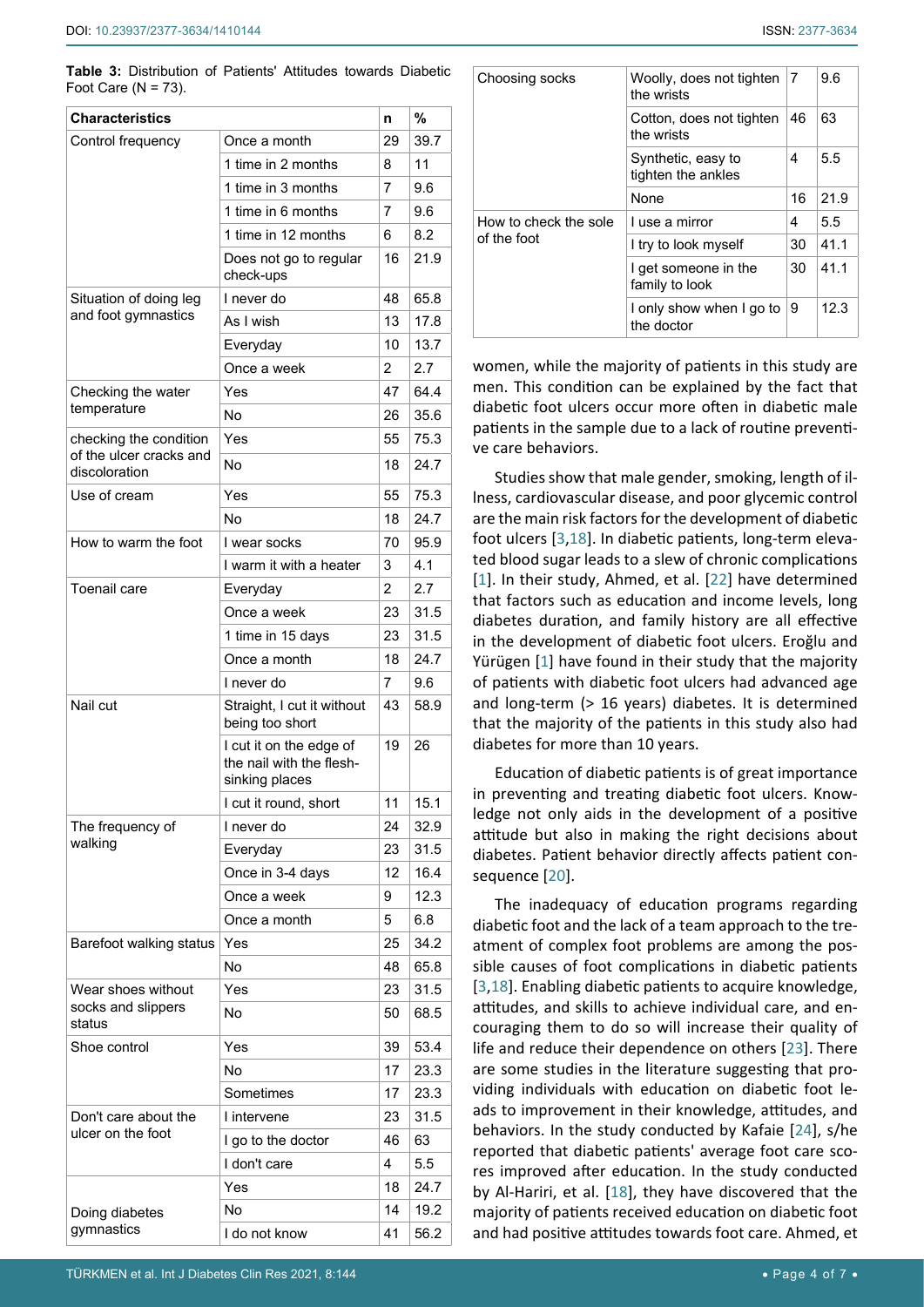|                                                          | <b>Education status</b>                  |                         |      |                |         |                     |
|----------------------------------------------------------|------------------------------------------|-------------------------|------|----------------|---------|---------------------|
| <b>Characteristics</b>                                   |                                          | <b>No</b><br><b>Yes</b> |      |                |         |                     |
|                                                          |                                          | n                       | $\%$ | n              | $\%$    | <b>Test</b>         |
| Situation of doing leg and foot I never do<br>gymnastics |                                          | 5                       | 29.4 | 43             | 76.8    |                     |
|                                                          | As I wish                                | 6                       | 35.3 | 7              | 12.5    | $1\chi^2$ = 16.40   |
|                                                          | Everyday                                 | 4                       | 23.5 | 6              | 10.7    | $p = 0.00$          |
|                                                          | Once a week                              | $\overline{2}$          | 11.8 | 0              | 0       |                     |
|                                                          | Yes                                      | 12                      | 70.6 | 35             | 62.5    | $1\chi^2 = 0.37$    |
| Checking the water temperature No                        |                                          | 5                       | 29.4 | 21             | 37.5    | $p = 0.54$          |
| for crack wound<br>Checking<br>discoloration             | Yes                                      | 15                      | 88.2 | 40             | 71.4    | $1\chi^2 = 1.98$    |
|                                                          | <b>No</b>                                | $\overline{2}$          | 11.8 | 16             | 28.6    | $p = 0.20$          |
| Cream usage status                                       | Yes                                      | 17                      | 100  | 38             | 67.9    | $\gamma^2 = 7.25$   |
|                                                          | No                                       | 0                       | 0    | 18             | 32.1    | $p = 0.00$          |
| Toenail care                                             | Everyday                                 | 1                       | 5.9  | $\mathbf 1$    | 1.8     |                     |
|                                                          | Once a week                              | 4                       | 23.5 | 19             | 33.9    |                     |
|                                                          | 1 time in 15 days                        | 9                       | 52.9 | 14             | 25      | $1\chi^2 = 7.04$    |
|                                                          | Once a month                             | 3                       | 17.6 | 15             | 26.8    | $p = 0.13$          |
|                                                          | I never do                               | 0                       | 0    | $\overline{7}$ | 12.5    |                     |
| The frequency of walking                                 | I never do                               | 5                       | 29.4 | 19             | 33.9    |                     |
|                                                          | Everyday                                 | 3                       | 17.6 | 20             | 35.7    | $1\chi^2$ = 16.83   |
|                                                          | Once in 3-4 days                         | 8                       | 47.1 | 4              | 7.1     |                     |
|                                                          | Once a week                              | 0                       | 0    | 9              | 16.1    | $p = 0.00$          |
|                                                          | Once a month                             | 1                       | 5.9  | 4              | 7.1     |                     |
| Shoe control                                             | Yes                                      | 15                      | 88.2 | 24             | 42.9    | $1\chi^2$ = 11.45   |
|                                                          | No                                       | 0                       | 0    | 17             | 30.4    |                     |
|                                                          | Sometimes                                | 2                       | 11.8 | 15             | 26.8    | $p = 0.00$          |
| Caring for the ulcer in the foot                         | I intervene myself                       | $\overline{c}$          | 11.8 | 21             | 37.5    | $1\gamma^2 = 4.06$  |
|                                                          | I go to the doctor                       | 14                      | 82.4 | 32             | 57.1    |                     |
|                                                          | I don't care                             | 1                       | 5.9  | 3              | $5.4\,$ | $p = 0.13$          |
| Doing diabetes gymnastics                                | Yes                                      | 10                      | 58.8 | 8              | 14.3    | $1\gamma^2 = 13.95$ |
|                                                          | No                                       | $\overline{2}$          | 11.8 | 12             | 21.4    | $p = 0.00$          |
|                                                          | I do not know                            | 5                       | 29.4 | 36             | 64.3    |                     |
| Choosing socks                                           | Woolly, does not tighten<br>the wrists   | $\overline{4}$          | 23.5 | 3              | 5.4     |                     |
|                                                          | Cotton, does not tighten<br>the wrists   | 13                      | 76.5 | 33             | 58.9    | $1\chi^2$ = 11.19   |
|                                                          | Synthetic, easy to tighten<br>the ankles | $\overline{0}$          | 0    | 4              | 7.1     | $p = 0.01$          |
|                                                          | None                                     | 0                       | 0    | 16             | 28.6    |                     |

#### <span id="page-4-0"></span>**Table 4:** Comparison of Patients' Attitudes According to Their Education Status (N = 73).

**1** χ**2 =** Pearson's Chi-square Test; **<sup>2</sup>** χ**2 =** Fisher's Exact Test.

al. [\[22](#page-6-13)] have found in their study that the knowledge of approximately half of the patients about diabetic foot care is at a good level. In patients with type 2 diabetes, Moradi, et al. [\[23](#page-6-14)] have discovered that education enhanced foot care practices and metabolic control. Alshammari, et al. [\[25](#page-6-18)] have discovered in their study that the majority of the patients are well-educated, with a good level of knowledge and attitudes. On the other hand, several studies have revealed that diabetic patients' foot care knowledge and practices are inadequate [\[14](#page-6-6),[26](#page-6-16)-[28\]](#page-6-17). In the study conducted by Işıl [\[21](#page-6-12)], it is stated that the majority of diabetic patients did not take diabetic foot care education. The majority of the patients in this study do not have diabetic foot care education, however there is no significant difference between the groups that received education on learning and doing certain practices. This situation can be attributed to the fact that the patients who took part in the study had experience with certain applications as a result of their long-term diabetes.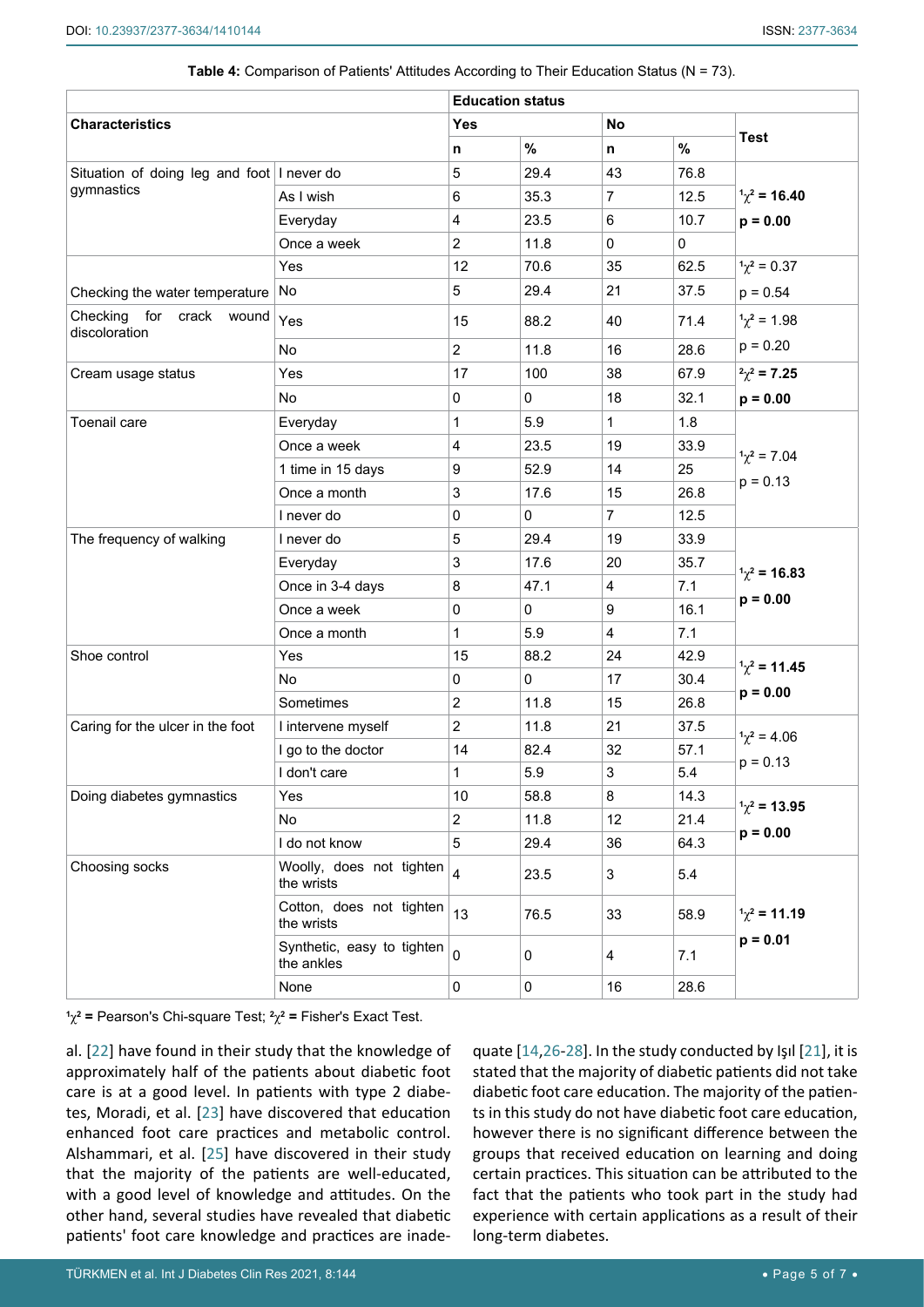In both healthy and diabetic individuals, the feet are the most susceptible organs to injury, trauma, and infection. Reduced protective sensation in the feet and toes, slowed blood circulation, dryness and cracks due to a lack of sweating, peripheral vascular disease, and visual impairment all increase the risk [\[29](#page-6-19)]. The fact that patients do not have enough education about foot care raises the risk of trauma and foot ulcers in individuals with diabetes. Daily foot cleaning, creaming, shoe control, nail care, and other applications should all be included in an individual's daily foot care routine. Nural and Hintistan [\[20](#page-6-0)] have determined in their study that patients' protective attitudes towards foot health are low. In the study of Eroğlu and Yürügen [[1](#page-5-0)], it is found that patients apply cream and have the correct knowledge and practice in selecting socks and shoes. In the study of Kalaycı [[30\]](#page-6-20), it is seen that the majority of patients do not use cream and cut their toenails incorrectly, however, they wore cotton socks and placed a high value on shoe preference. Patients who took part in a diabetic foot care education program are observed to have a more positive attitude toward doing leg and foot gymnastics, using cream, walking, shoe control, and choosing socks in this study. Other behaviors such as regulating water temperature, caring for a foot ulcer, and toe-nail care, however, do not show a significant difference between those who are educated and those who are not. The limited content of the education program offered to patients who have had previously been educated could explain these findings. By assessing the patients' lack of knowledge, more comprehensive diabetic foot care educations may be scheduled.

# **Limitations of the study**

The study's findings are limited to diabetic foot patients that are admitted to a hospital's diabetic foot unit, met the research criteria, and agreed to participate in the study.

# **Conclusion and Recommendations**

It is determined that the majority of patients do not receive education about diabetic foot and do not have a positive attitude about performing certain applications, according to the findings of the study. Concordantly, in order to eliminate the patients' knowledge deficits, it may be suggested that comprehensive and planned training should be provided, the results of the given training should be observed, and the training should be repeated at regular intervals by the nurses, who have a significant role in developing self-care abilities and positive behavioral change in individuals with diabetes. By minimizing the lack of knowledge that patients have, possible complications can be avoided and patients' life qualities can be enhanced.

# **Acknowledgements**

We would like to thank all who contributed materially to our study as participating investigators.

## **Financial Resource**

During this study, any pharmaceutical company that has a direct connection with the subject of the research, a company that provides and/or produces medical tools, equipment and materials, or any commercial company, during the evaluation process of the study, financial and/or or no moral support was received.

# **Conflict of Interest**

Regarding this study, the authors and/or their family members do not have a scientific and medical committee membership or relationship with their members, consultancy, expertise, working status in any company, shareholding or similar situations that may have a potential conflict of interest.

# **Production Status of Thesis Study**

The study was not produced from the thesis.

This study was presented as a poster at the  $16<sup>th</sup>$  National Nursing Students Congress held in Istanbul on April 26-28, 2017.

# **Author Contributions**

Working Idea and Design: AT, AÖ; Data Collection and Literature Review: AT, Analysis and Interpretation of Data: AT, ESA,; Preparation of Manuscript: AT, ESA, Approval for Final Issue: AT, ESA, AÖ.

# **References**

- <span id="page-5-0"></span>1. Eroğlu P[, Yürügen B \(2020\) Knowledge levels of individuals](https://www.j-humansciences.com/ojs/index.php/IJHS/article/view/5467)  [with type 2 diabetes on foot care.](https://www.j-humansciences.com/ojs/index.php/IJHS/article/view/5467) Journal of Human Scien[ces 17: 700-709.](https://www.j-humansciences.com/ojs/index.php/IJHS/article/view/5467)
- <span id="page-5-1"></span>2. [Hanley G, Chiou PY, Liu CY, Chen HM, Pfeiffer S \(2020\)](https://www.sciencegate.app/document/10.1111/iwj.13446)  [Foot care knowledge, attitudes and practices among pa](https://www.sciencegate.app/document/10.1111/iwj.13446)[tients with diabetic foot and amputation in St. Kitts and Ne](https://www.sciencegate.app/document/10.1111/iwj.13446)vis. [International Wound Journal 17: 1142-1152.](https://www.sciencegate.app/document/10.1111/iwj.13446)
- <span id="page-5-2"></span>3. [Zhang P, Lu J, Jing Y, Tang S, Zhu D, et al. \(2017\) Global](https://pubmed.ncbi.nlm.nih.gov/27585063/)  [epidemiology of diabetic foot ulceration: A systematic re](https://pubmed.ncbi.nlm.nih.gov/27585063/)[view and meta-analysis.](https://pubmed.ncbi.nlm.nih.gov/27585063/) Annals of medicine 49: 106-116.
- <span id="page-5-3"></span>4. [Al-Rubeaan K, Al Derwish M, Ouizi S, Youssef AM, Subha](https://pubmed.ncbi.nlm.nih.gov/25946144/)[ni SN, et al. \(2015\) Diabetic foot complications and their](https://pubmed.ncbi.nlm.nih.gov/25946144/)  [risk factors from a large retrospective cohort study.](https://pubmed.ncbi.nlm.nih.gov/25946144/) PLoS One [10: e0124446.](https://pubmed.ncbi.nlm.nih.gov/25946144/)
- <span id="page-5-4"></span>5. [Hoban C, Sareen J, Henriksen CA, Kuzyk L, Embil JM, et](https://pubmed.ncbi.nlm.nih.gov/25682407/)  [al. \(2015\) Mental health issues associated with foot com](https://pubmed.ncbi.nlm.nih.gov/25682407/)[plications of diabetes mellitus.](https://pubmed.ncbi.nlm.nih.gov/25682407/) Foot Ankle Surg 21: 49-55.
- <span id="page-5-5"></span>6. [Schaper NC, Van Netten JJ, Apelqvist J, Lipsky BA, Bakker](https://pubmed.ncbi.nlm.nih.gov/26335366/)  [K, et al. \(2016\) Prevention and management of foot pro](https://pubmed.ncbi.nlm.nih.gov/26335366/)[blems in diabetes: A Summary guidance for daily practice](https://pubmed.ncbi.nlm.nih.gov/26335366/)  [2015, based on the IWGDF guidance documents.](https://pubmed.ncbi.nlm.nih.gov/26335366/) Diabetes [Metabolism Res Rev 32: 7-15.](https://pubmed.ncbi.nlm.nih.gov/26335366/)
- <span id="page-5-6"></span>7. [Bohorquez Robles R, Compeán Ortiz LG, González Quirar](https://pubmed.ncbi.nlm.nih.gov/28459176/)[te NH, Berry DC, Aguilera Pérez P, et al. \(2017\) Knowledge](https://pubmed.ncbi.nlm.nih.gov/28459176/)  [and practices of diabetes foot care and risk of developing](https://pubmed.ncbi.nlm.nih.gov/28459176/)  [foot ulcers in México may have implications for patients of](https://pubmed.ncbi.nlm.nih.gov/28459176/)  [Méxican heritage living in the US.](https://pubmed.ncbi.nlm.nih.gov/28459176/) Diabetes Educ 43: 297- [303.](https://pubmed.ncbi.nlm.nih.gov/28459176/)
- <span id="page-5-7"></span>8. [Bonner T, Foster M, Spears-Lanoix E \(2016\) Type 2 diabe](https://pubmed.ncbi.nlm.nih.gov/26899439/)[tes-related foot care knowledge and foot self-care practice](https://pubmed.ncbi.nlm.nih.gov/26899439/)